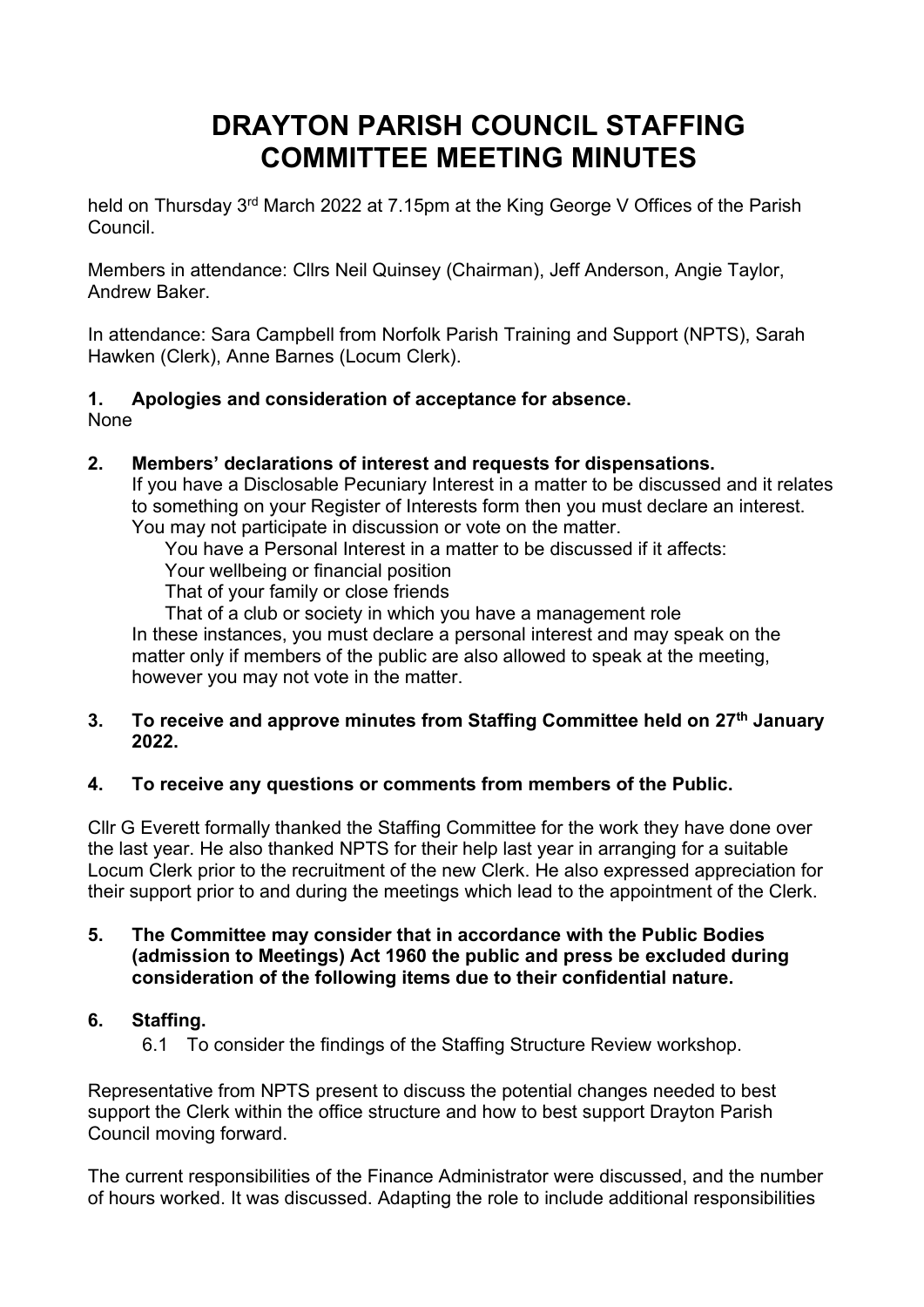was discussed. It was commented that the volume of additional responsibilities would take the role beyond the scope of the Finance Administrator.

It was discussed that an assistant or deputy would be able to assist with committee meetings and could support the Clerk across the spectrum of Council business, given the increased volume of work. In addition, the role would provide support with day-to-day finances, but the RFO role would remain with the Clerk.

It was discussed that an 'Assistant' would be more appropriate instead of a deputy, but the role would come with the ability to deputise for the Clerk as required.

It was discussed that full Council should consider a business case which formally outlines the requirement for the role of Finance Administrator to be replaced by that of an Assistant Clerk. This would need to consider the volume of work forthcoming with reference to increased meetings, incoming CIL S106 funds and community projects. The business case needs to be presented at the next Parish Council Meeting on 10<sup>th</sup> March 2022.

## **Action: Clerk**

It was agreed to seek advice from the Council's retained HR advisor to ensure proper process.

## **Action: Clerk**

As a result of the staffing review workshop, it was concluded that the role of an Assistant Clerk is required to cover the increased needs of the Council as previously discussed at the NPTS workshop 9<sup>th</sup> September 2021.

Cllr Quinsey proposed that the Clerk and NPTS work on a job description for an Assistant Clerk for a minimum of 15 hours per week to replace the role of the Finance Administrator. NPTS will identify the financial implications for the Council. Seconded by Cllr Anderson, All in favour.

## **Action: Clerk**

6.2 To consider the Staff Recruitment Policy.

The following additions were discussed:

Feedback should be provided to unsuccessful candidates if requested.

Overall responsibility for the recruitment of new Staff should remain with the Staffing **Committee** 

Cllr Quinsey proposed to accept the Recruitment Policy with the suggested amendments. Seconded by Cllr Taylor. All in favour.

#### **Action: Clerk**

6.3 To review progress of the Finance Administrator and his return to work.

Remaining leave balance was discussed. It was decided that given the circumstances, it would be appropriate to extend all remaining holiday entitlement for 12 months. The was proposed by Cllr Anderson. Seconded by Cllr Taylor. All in favour.

#### **Action: Clerk**